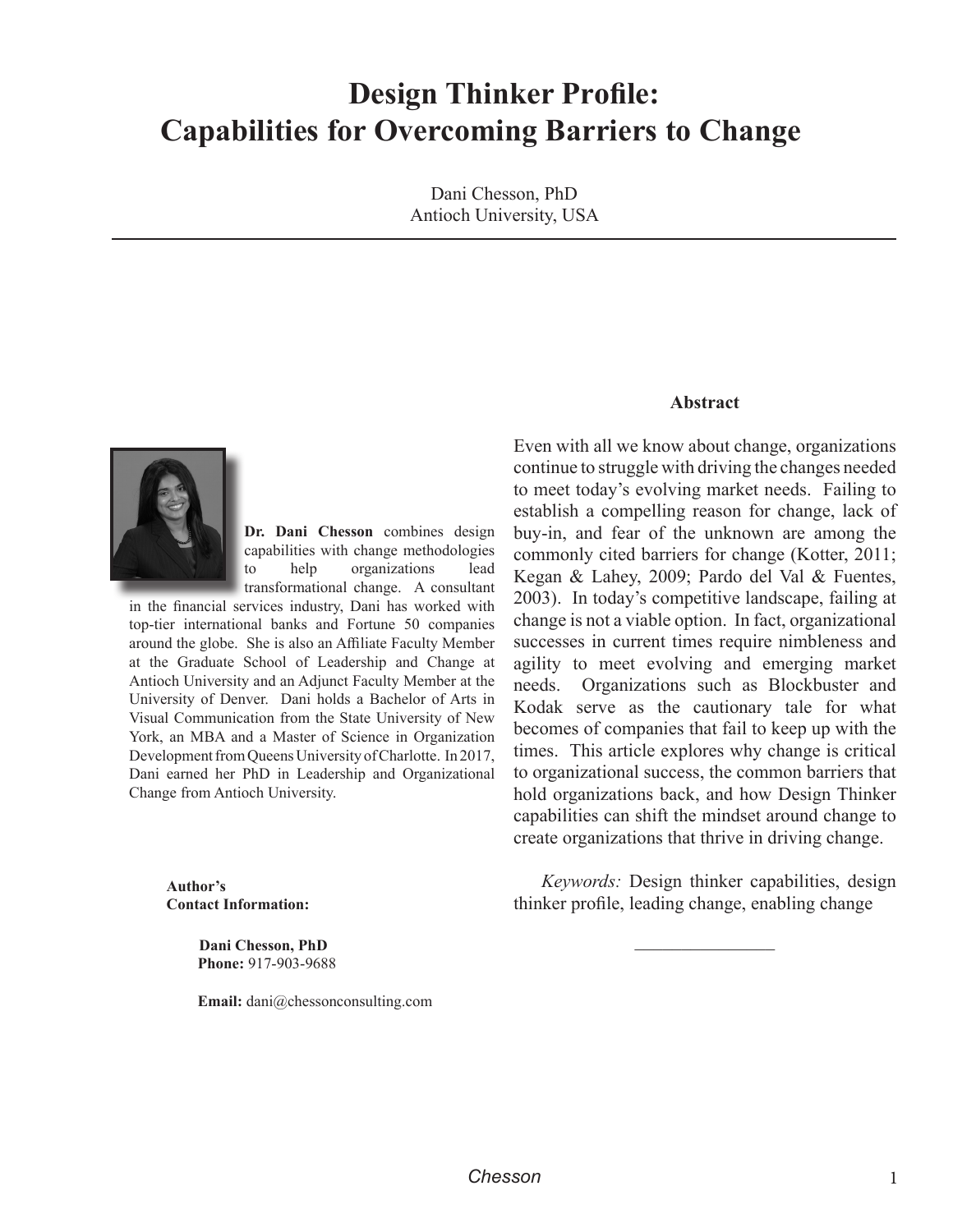# **The Ever-Increasing Importance of Change**

Change is not a new challenge for organizations: however, for 21st century organizations, the pace and intensity of change has increased due to three things happening in the marketplace: savvy consumers who self-source information, commoditization of features, and globalization (Stickdorn et al., 2018; Worley et al.,  $2014$ ).

First, consumers today do not rely on information directly from companies to make purchasing decisions. Enabled by social media and online reviews, consumers today source their own information about products and services. This means that many purchasing decisions today are influenced by the experiences of other customers. It is only when options are narrowed down that a customer will approach a company directly. By this point much of the purchasing decision has already been made. This shift in consumer behavior has increased the importance of customer experience—a customer is unlikely to recommend a product or service they are frustrated with. Customers today have a platform with large reach to share their frustrations—social media.

When one customer shares their experience, it alerts an entire network of people of the products, services, and companies to avoid and which to consider using ("ReviewTrackers Online Survey," 2018). Customers are more likely to believe the word of fellow consumers and people they know personally than sales promotions and advertising campaigns from companies. (Thomas, 2018).

Second, commoditization of technologygone are the days when free internet was considered to be a feature that distinguished a desirable hotel from one that was not. No longer is a website with a chatbot a distinguishing factor. Today, features like these and countless others are the expected standard. Once one company introduces a technology, consumers today expect that feature to be ubiquitous. For example, consider the technological advancement of contactless payments. First introduced by Barclays in 2007, it was slow to catch on but once consumers caught on to how much easier this new technology made the checkout process at stores, it became the standard consumers expected from every card in their wallet.

Financial institutions that didn't want to lose out had to quickly adapt and when they did, customers didn't see this as an exciting new feature, but simply as meeting the new standard.

Third, globalization, has virtually eliminated physical geography as a barrier to entry. Today, consumers shop on the global stage and while there is a move to buy locally and support local businesses, when those local businesses fail to meet customer needs, customers don't hesitate to go to go online to find what they need. Globalization doesn't just benefit consumers; it also levels the playing field for new entrants. Today, anyone can set up shop and have access to customers around the globe. In fact, many startups today begin with the mindset of doing business internationally (Campbell, 2019). And this trend isn't limited to digital companies (Lunn, 2011). Consider for example, Aleph Beauty a company that manufactures ethically made make up that is sustainable, cruelty free, and good for your skin. Founded in 2018, based in New Zealand, Aleph is already shipping its products internationally.

#### **Today's Competitive Landscape**

So, how can organizations compete in a marketplace where customers source their own information, and in which geography and technology are no longer a competitive advantage? Competitiveness in these market conditions require nimble organizations that can change quickly. However, change for the sake of change accomplishes nothing. Organizations today must have the ability to understand the emerging and unmet needs of their customers and adapt quickly to meet those needs. To meet customer needs, organizations must understand their customers beyond the surface level. We must dig deeper to understand customers holistically to uncover their pain points as well as what delights them (Stickdorn et al., 2018; Liedtka & Ogilvie, 2011; Brown, 2008).

For 21st century organizations, what defines success is a deep understanding of customer needs and the nimbleness to pivot quickly to meet those needs. Design Thinking provides a way for organizations to overcome the common barriers to change, to become nimble, and better understand the needs of their customers. Companies that have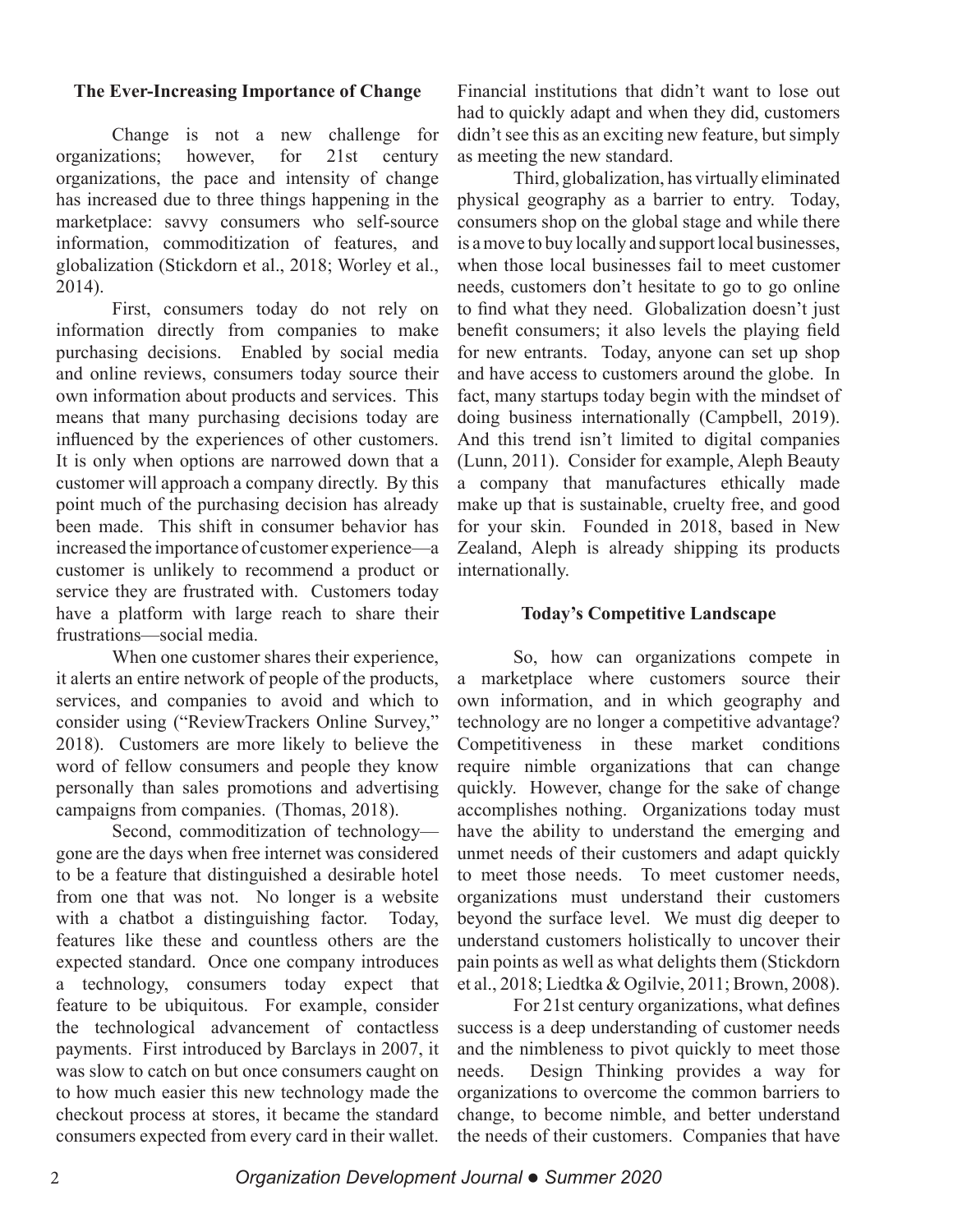

embraced the Design Thinking way of working have outperformed the S&P 500 by 219%, capture 1.5 greater market share, and increase sales by up to 17.5%—see Figure 1 (Sheppard et al., 2017; Rae,  $2013$ ).

Forward thinking organizations have used Design Thinking to drive organizational change. For example, the National Health Service of the United Kingdom used this approach to improve patient care (Bevan et al., 2007). As another example, the Australian Taxation Office used this approach to change their process to be easy to navigate for taxpayers (Body, 2008). Kaiser Permanente has used this approach to change the level of care they deliver to their network (McCreary, 2010). In taking a Design Thinking approach, teams in the studies mentioned above reported experiencing a mindset shift in how they see change. These teams now view change as a central function needed to provide the best service for their stakeholders and understand the importance of change to organizational success. Teams that have made this mindset shift embrace and even champion change; they no longer see it as something that is forced upon them, but as something with purpose and something they can play a part in creating.

#### **From Design Thinking to Design Thinkers**

While much has been written on Design Thinking as a process methodology and the characteristics of Design Thinkers, the question still remains: how do we build deep capabilities that enable Design Thinking (Brown, 2015; Martin, 2009; Boland & Collopy, 2004; Buchanan, 1992)? Design Thinking was initially introduced to organizations as a methodology because such an introduction made the approach more palatable to organizations that use structured processes to solve problems. While Design Thinking is a methodology, it is very limiting to see it only as a method to be used or a process to be followed. With the wider adoption of Design Thinking across industries and organizations, the time has now come to shift the focus from *doing* Design Thinking to *being* Design Thinkers. To fully realize the benefits of Design Thinking, we must go beyond the surface level of applying the methodology and dig deeper to build, embed, and master the capabilities that enable this way of working (Brown, 2015).

The work of building, embedding, and mastering capabilities requires understanding an organization's current level of capabilities. The Design Thinker Profile (Chesson, 2017) is a validated assessment that helps organizations understand the Design Thinking capabilities of their teams. The Design Thinker Profile was developed in a 2017 study involving over  $500$  participants across more than 20 industries to understand the core capabilities of Design Thinkers. The study found that Design Thinkers: engage optimistically, dialogue visually, explore empathetically, imagine possibilities, embrace collectively, and navigate uncertainty—see Figure 2 for descriptions of these capabilities.

These capabilities are not mystical gifts bestowed upon a selected few. In fact, the study found that many of these capabilities currently exist in organizations, but they lay dormant waiting to be untapped. For example, when participants were asked to describe the process used in their organization to solve problems, 88% of the time they used language that described working collaboratively and  $53\%$  of the time they used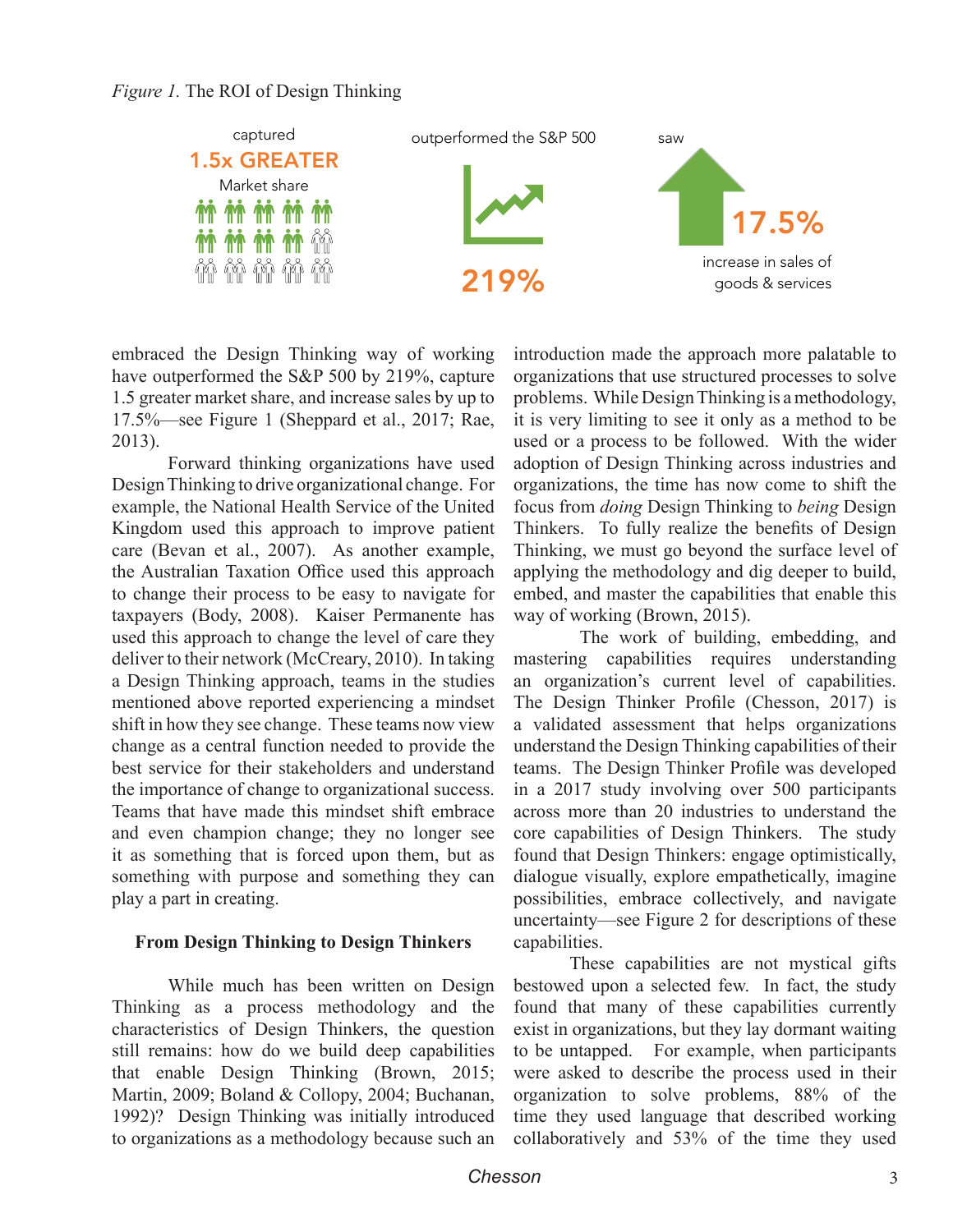# *Figure 2.* Design Thinker Profile



language that described taking an empathetic approach. Conversely, language that described navigating uncertainty, imagining possibilities, and engaging optimistically were rarely mentioned as part of their organization's problem-solving process. However, when asked to rate their own problem-solving capabilities on a scale of  $1$  (low) to 10 (high), participants rated their own capabilities between 6 and 8. This suggests that individuals believe they have skills that are not fully utilized in their work. A comment from one participant further illustrates that while individuals may have these capabilities; organizations are set up in a way that does not enable them to thrive:

> Sometimes it is just hard to maintain that optimism when there are so many forces around me that won't support ideas. So, there is a constant tension between what I know to be an effective way to address issues and the real world around me. I know you are asking about me, yet I am, we all are, constrained by the organization in which we work. Chesson,  $2017$  (pg 102).

That these capabilities exist to some degree in all of us is good news, but to be effective they need to be developed so they can be used to their full potential. Think of these skills as muscles—the more we use them the stronger they get.

#### **How Design Thinkers Facilitate Change**

Failing to establish a compelling reason, lack of buy-in, and fear of uncertainty are often cited as key barriers to change (Kotter, 2011; Kegan  $&$  Lahey, 2008; Pardo del Val  $&$  Fuentes, 2003). Untapping the hidden Design Thinker potential in organizations can be a catalyst for overcoming these barriers.

#### **Establishing the Why**

Design Thinkers are empathic and human centered in their approach (Brown, 2008; Liedtka & Ogilvie, 2011; Martin, 2009; Owen, 2005). They engage with customers and teams from across the organization to understand a problem deeply. For example, they engage with customers to understand not only how they use the company's products and services but also to learn about the customer as a whole person (Brown, 2008; Liedtka & Ogilvie, 2011). They are interested in the entire journey of the customer, not just how the customer interacts with the company. This holistic view of customers helps Design Thinkers discover unmet needs and pain points and develops empathy for the problems that people experience (Brown, 2008; Liedtka & Ogilvie, 2011; Owen, 2005). Empathy helps Design Thinkers understand pain points which inspire solutions that alleviate the pain points. In the context of leading change, the capability of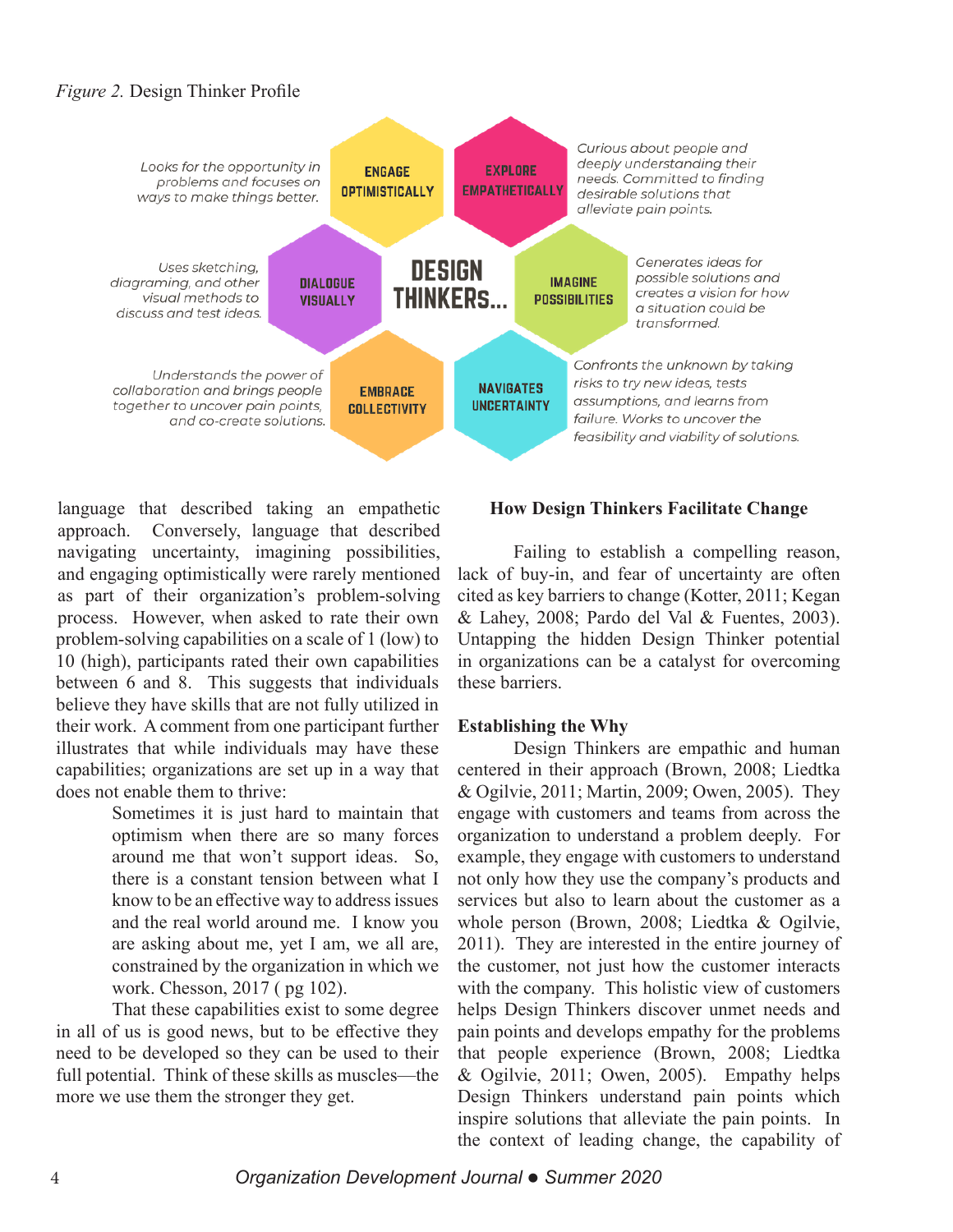empathy enables transformation because when teams feel connected to the pain points, they start to see why change is needed.

# **Lack of Buy-In**

Another key reason that organizational change fails is lack of buy-in across the organization (Kotter, 2011). Organizations have a tendency to work in silos where departments don't engage with each other or understand the functions of each area. This means that a change that seems like a good idea from the point of view of one department might not be viewed the same from another department. Working in silos also makes it easy for those that are not involved in creating the change to dismiss it. Design Thinkers understand that good solutions are not created in a vacuum, so they bring together stakeholders from all areas of the business (Brown, 2008; Liedtka & Ogilvie,  $2011$ ; Martin,  $2009$ ). They openly share the issues and engage others in discussing potential solutions. This way of working brings the entire organization on the change journey by engaging representatives from all areas. Change scholar-practitioners for decades have been calling for collaboration, open channels of communications, and early engagement as necessities for successful change implementation (Kotter, 2011; Hiatt, 2006). The Design Thinker approach organically enables these necessities for change.

# **Clearing the Fog of Uncertainty**

Another key reason organizational change fail is a desire to hold on to what is, for fear of not knowing what might be (Kotter, 2011; Kegan  $\&$ Lahey, 2008). Design Thinkers address this head on by engaging others in conversations about what "could be" to generate ideas (Brown, 2008; Liedtka & Ogilvie, 2011). They capture ideas visually to

help further the conversation about what could be created. These types of discussions help people move beyond what they know to explore the unknown and to visualize possibilities. Imagining possibilities gets us a step closer to moving toward change but still questions of "how will it work" or "will it make a difference" linger. Design Thinkers address these types of questions by testing out ideas early on before too much is invested in them (Brown, 2008; Liedtka & Ogilvie, 2011). They might take ideas to people who were not involved in coming up with them, or they might put ideas in front of customers, or test them out with friends and family. Design Thinkers find ways to make sure that what they plan to do will actually work and make a difference. Imagining possibilities and testing them out provides some certainties about what the future state might be like. With a clearer picture of what might be, change doesn't seem as scary as it once did.

Design Thinkers help shift mindsets about change first by focusing on why change is needed—to address pain points and create a better experience for stakeholders. Second, by working collaboratively which organically creates buy-in for new ways forward. Third, by easing fears of uncertainty through ideation, visualization, and testing. Even more encouraging is that Design Thinker capabilities are not mystical gifts that some people have, and others don't. These capabilities can be developed.

# **Three Strategies for Untapping Dormant Capabilities**

OD Practitioners play a critical role in helping organizations expand their capabilities. Here are three strategies we can incorporate into

| <b>Key Barriers to Change</b> | Design Thinker Capabilities the Overcome Barriers             |  |
|-------------------------------|---------------------------------------------------------------|--|
| Not understanding the why     | Employs empathy and human-centeredness to establish a         |  |
|                               | compelling reason why change is necessary                     |  |
| Lack of Buy-In                | Understands that power of collaboration and brings people     |  |
|                               | together to co-create solutions                               |  |
| Fear of uncertainty           | Navigates uncertainty by confronting it and creating a vision |  |
|                               | for the future                                                |  |

# Key Barriers to Change *Key Barriers to Change*Table 1

## *Chesson* 5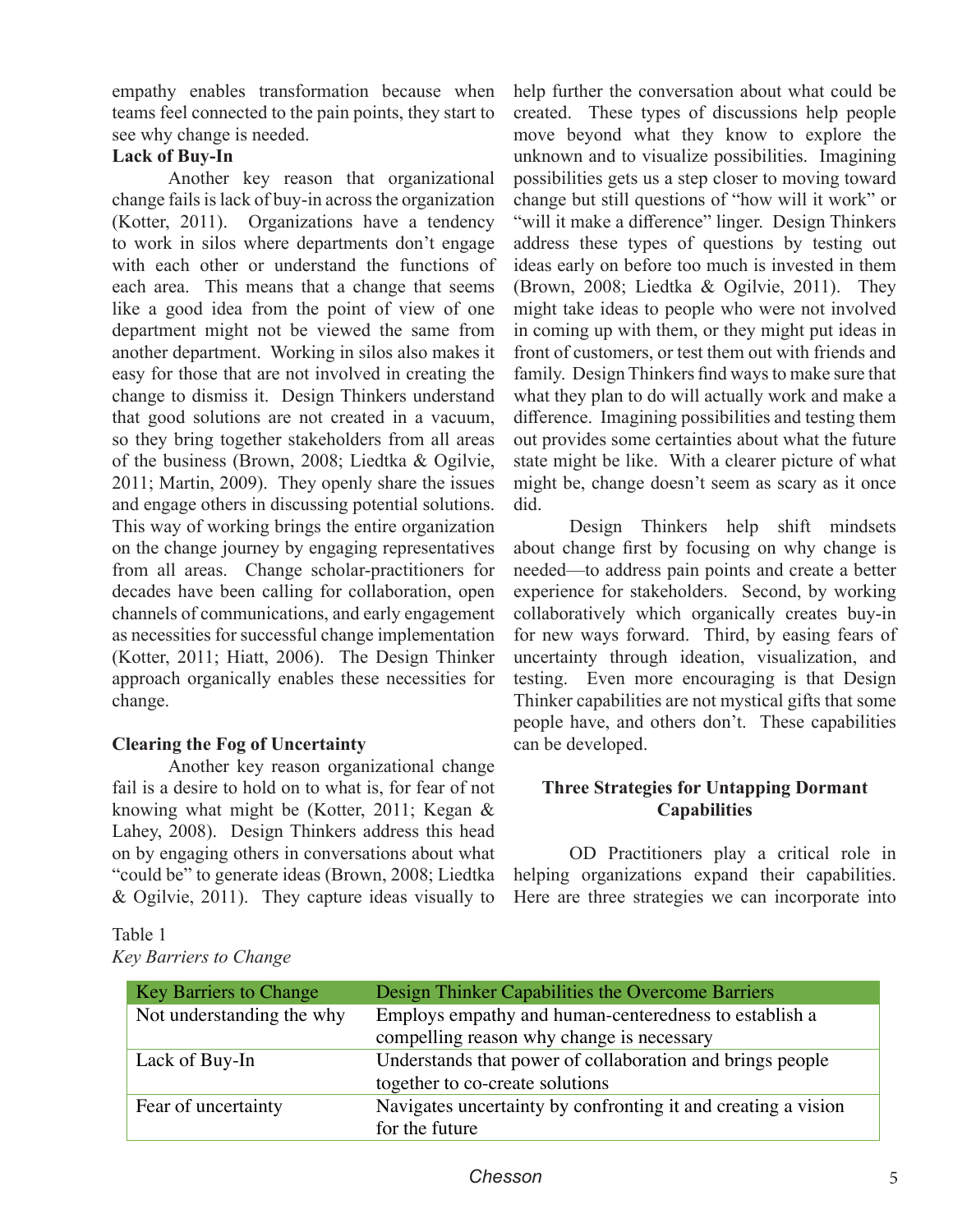the OD consulting process to help organizations awaken the dormant capabilities within their teams to overcome resistance to change.

## **Be Your Own Customer**

Build empathy and promote a human centered approach by asking clients to be their own customer. Every employee of a company should know what it is like to be a customer of the organization for which they work. An effective way to do this is to have them engage with the company as if they were a customer. This does not have to be an elaborate exercise; it can be as simple as visiting your website and trying to buy a product or calling customer service to ask a question. Then facilitate discussions across the organization to share what was learned from the experience. Explore questions such as, "what was delightful," "what was painful," and "what would make the experience better?" This first-hand experience is a powerful tool that helps clients build empathy while surfacing pain points and helps develop a compelling case for change. This activity works well in the data gathering phase of an engagement.

## Day in the Life of...

Break down silos and foster collectivity, by having one team invite another team to spend time with them to see what they do. For example, a few members from the sales team might come spend an hour with the accounting team. These types of interactions while at first may seem forced, over time they help foster relationships across departments and helps individuals see what life in the organization it like for others. Once a team has spent some time seeing the organization through a different pair of eyes, facilitate discussions to share what the teams learned in observing each other's work. This activity also works nicely in the data gathering phase of a client engagement where teams can participate in gathering information about the organization.

#### **Host "How Might We" Sessions**

In the feedback phase of a client engagement, share findings widely across the organization and ask teams to consider "how might we" questions. "How might we...make this better; ...solve this problem; ... move out of this situation." Ask leaders of the organization to host "how might we" sessions with their teams. If collecting ideas live and in person isn't practical, designate wall space where people can stick their thoughts on a post-it note or create a virtual space where people can post their suggestions. This activity helps teams see beyond what is and start to engage in possibilities. The ideas gathered then need to be incorporated when recommending actions and creating solutions—this is an important step in enabling teams to play a role in creating change.

#### **Conclusion**

Savvier consumers, the commoditization of technology, and globalization means that organizations will continue to exist in a state of constant change. Companies that can improve their rate of successful change implementation will gain

#### Table 2

| Strategy             | Capability                                                                                                       | <b>OD</b> Phase |
|----------------------|------------------------------------------------------------------------------------------------------------------|-----------------|
| Be Your Own Customer | Build empathy by walking in the<br>customer's shoes                                                              | Data Gathering  |
| Day in the Life of   | Improve collaboration by<br>encouraging teams to spend time in<br>another department                             | Data Gathering  |
| How Might We         | Foster the skill of imagining<br>possibilities by facilitating sessions<br>where teams can engage in<br>ideation | Feedback        |

*Strategies for Untapping Design Thinker Capabilities* Strategies for Untapping Design Thinker Capabilities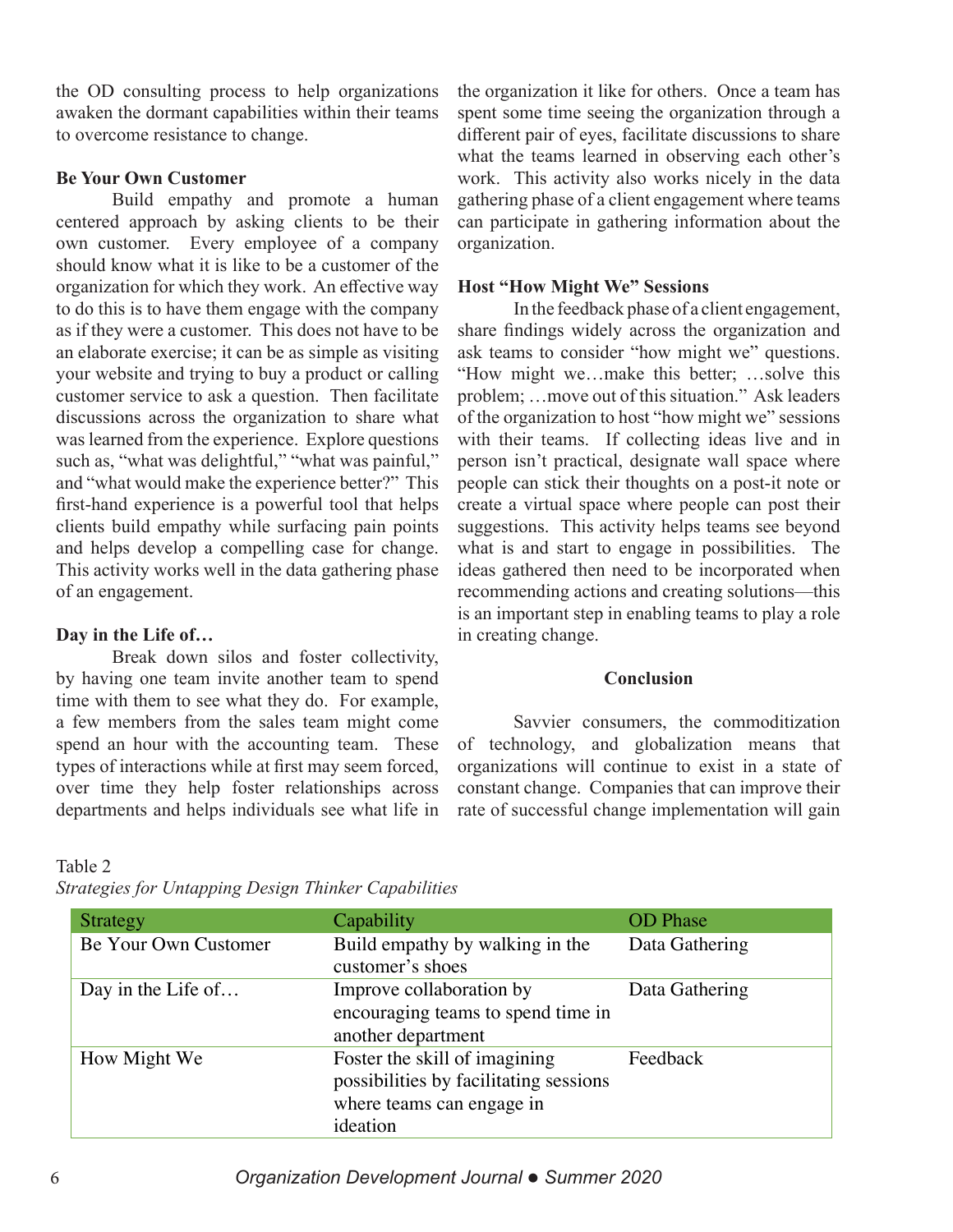a competitive edge in the market place (Worley et al., 2014). Design Thinker capabilities present a way for organizations to overcome traditional barriers to change by creating a mindset shift in how individuals view change. The good news for organizations is that Design Thinker capabilities exist in their organizations today, but they go unrealized and unutilized (Chesson, 2017; Connell, 2013). By incorporating activities that help awaken these capabilities into client engagements, OD practitioners can help organization improve their capacity for driving change. Design Thinkers in collaboration with stakeholders, use empathy to to create compelling reasons why change is needed. They demystify the uncertainty of the future and create a paradigm shift in which change is no longer something that happens to people, but rather something they help create.

**~~~~~~~~~~~~~~~**

#### **References**

- Bevan, H., Robert, G., Bate, P., Maher, L., & Wells, J.  $(2007)$ . Using a design approach to assist large-scale organizational change: "10 high impact changes" to improve the National Health Service in England. *Journal of* Applied Behavioral Science, 43(1), 135–152. https://doi.org/10.1177/0021886306297062
- Body, J. (2008). Design in the Australian Taxation Office. *Design Issues*, 24(1), 55–67. https:// doi.org/10.1162/desi.2008.24.1.55
- Boland, R. J., & Collopy, F. (2004). *Design matters for management.* Stanford, CA: Stanford University Press.
- Brown, B. (2018). *The Total Economic Impact of IBM's Design Thinking Practice.* Retrieved from https://www.ibm.com/design/ thinking/static/media/Enterprise-Design-Thinking-Report.8ab1e9e1.pdf
- Brown, T. (2008). Design Thinking. *Harvard Business Review, 86(6), 84–94.* Retrieved from https://hbr.org/2008/06/  $design-thinking$
- Brown, T. (2015). When Everyone is Doing Design Thinking, is it Still a Competitive Advantage. *Harvard Business Review Digital Article,* 27. Retrieved from https://hbr.org/2015/08/ when-everyone-is-doing-design-thinkingis-it-still-a-competitive-advantage
- Buchanan, R. (1992). Wicked problems in design thinking. *Design Issues*,  $8(2)$ ,  $5-21$ . https:// doi.org/10.2307/1511637
- Cabrey, T. S., Haughey, A., & Cooke-Davies, T.  $(2014)$ . Enabling organizational change through strategic initiatives. *PMI's Pulse of the Profession In-Depth Report*, 9.
- Campbell, A. (2019). Startup Trend: The Micro Multinational. Small Business *Trends*. Retrieved: https://smallbiztrends.  $com/2007/02$ /the-trend-of-the-micromultinationals.html
- $Chesson, D. (2017).$  Design Thinker Profile: Creating and Validating a Scale for Measuring Design Thinking Capabilities. *Antioch University Library.* Retrieved from https://aura.antioch.edu/etds/388/
- Connell, S. E. (2013). Exploring operational *practices and archetypes of design thinking*